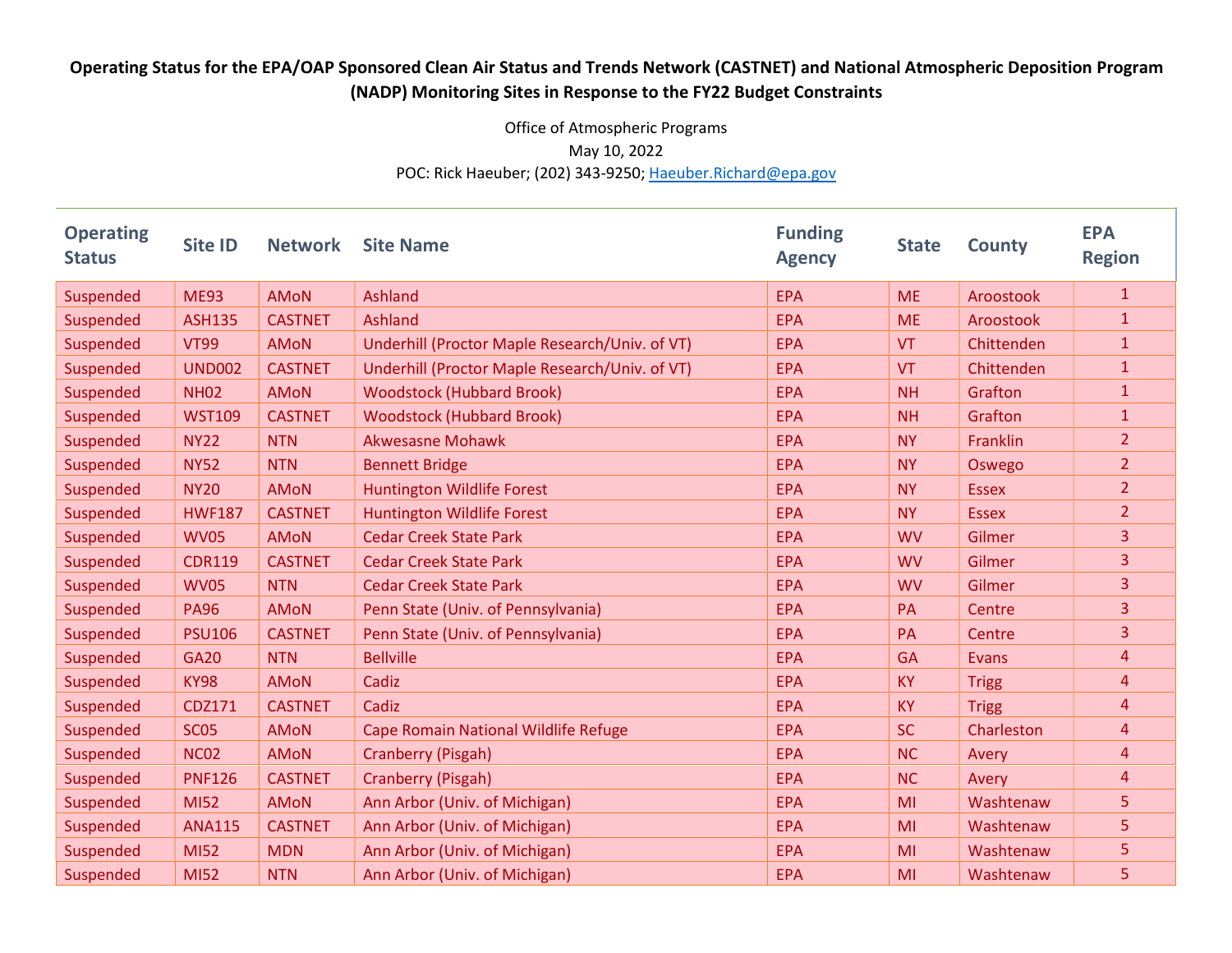| <b>Operating</b><br><b>Status</b> | <b>Site ID</b> | <b>Network</b> | <b>Site Name</b>              | <b>Funding</b><br><b>Agency</b> | <b>State</b> | <b>County</b>     | <b>EPA</b><br><b>Region</b> |
|-----------------------------------|----------------|----------------|-------------------------------|---------------------------------|--------------|-------------------|-----------------------------|
| Suspended                         | <b>OH02</b>    | <b>AMON</b>    | <b>Athens Super Site</b>      | <b>EPA</b>                      | OH           | <b>Athens</b>     | 5                           |
| Suspended                         | <b>OH27</b>    | <b>AMON</b>    | Cincinnati                    | <b>EPA</b>                      | OH           | Hamilton          | 5                           |
| Suspended                         | <b>OH54</b>    | <b>AMoN</b>    | <b>Deer Creek State Park</b>  | <b>EPA</b>                      | OH           | Pickaway          | 5                           |
| Suspended                         | <b>DCP114</b>  | <b>CASTNET</b> | <b>Deer Creek State Park</b>  | <b>EPA</b>                      | OH           | Fayette           | 5                           |
| Suspended                         | <b>OH54</b>    | <b>NTN</b>     | <b>Deer Creek State Park</b>  | <b>EPA</b>                      | OH           | Pickaway          | 5                           |
| Suspended                         | MI96           | <b>AMoN</b>    | <b>Detroit</b>                | <b>EPA</b>                      | MI           | Wayne             | 5                           |
| Suspended                         | <b>WI07</b>    | <b>AMON</b>    | <b>Horicon Marsh</b>          | <b>EPA</b>                      | WI           | <b>Dodge</b>      | 5                           |
| Suspended                         | <b>IN99</b>    | <b>AMoN</b>    | Indianapolis                  | <b>EPA</b>                      | IN           | <b>Marion</b>     | 5                           |
| Suspended                         | <b>IN20</b>    | <b>AMoN</b>    | <b>Roush Lake</b>             | <b>EPA</b>                      | IN           | Huntington        | 5                           |
| Suspended                         | <b>NM99</b>    | <b>AMON</b>    | Farmington                    | <b>EPA</b>                      | <b>NM</b>    | San Juan          | 6                           |
| Suspended                         | <b>NM98</b>    | <b>AMON</b>    | Navajo Lake                   | <b>EPA</b>                      | <b>NM</b>    | <b>Rio Arriba</b> | 6                           |
| Suspended                         | <b>NE98</b>    | <b>AMoN</b>    | Santee Sioux Nation, Nebraska | <b>EPA</b>                      | <b>NE</b>    | <b>Knox</b>       | $\overline{7}$              |
| Suspended                         | <b>SAN189</b>  | <b>CASTNET</b> | Santee Sioux Nation, Nebraska | <b>EPA</b>                      | <b>NE</b>    | <b>Knox</b>       | $\overline{7}$              |
| Suspended                         | CO13           | <b>AMoN</b>    | <b>Fort Collins</b>           | <b>EPA</b>                      | CO           | Larimer           | 8                           |
| Suspended                         | <b>CO94</b>    | <b>NTN</b>     | Sugarloaf                     | <b>EPA</b>                      | CO           | <b>Boulder</b>    | 8                           |
| Suspended                         | CO92           | <b>NTN</b>     | <b>Sunlight Peak</b>          | <b>EPA</b>                      | CO           | Garfield          | 8                           |
| Operational                       | <b>ABT147</b>  | <b>CASTNET</b> | Abington                      | <b>EPA</b>                      | <b>CT</b>    | Windham           | $\mathbf{1}$                |
| Operational                       | <b>CT15</b>    | <b>NTN</b>     | Abington                      | <b>EPA</b>                      | <b>CT</b>    | Windham           | $\mathbf{1}$                |
| Operational                       | <b>CAT175</b>  | <b>CASTNET</b> | Claryville                    | <b>EPA</b>                      | <b>NY</b>    | <b>Ulster</b>     | $\overline{2}$              |
| Operational                       | <b>NY91</b>    | <b>AMON</b>    | Claryville                    | <b>EPA</b>                      | <b>NY</b>    | Ult               | $\overline{2}$              |
| Operational                       | <b>CTH110</b>  | <b>CASTNET</b> | <b>Connecticut Hill</b>       | <b>EPA</b>                      | <b>NY</b>    | <b>Tompkins</b>   | $\overline{2}$              |
| Operational                       | <b>NY67</b>    | <b>AMON</b>    | <b>Connecticut Hill</b>       | <b>EPA</b>                      | <b>NY</b>    | <b>Tompkins</b>   | $\overline{2}$              |
| Operational                       | <b>WSP144</b>  | <b>CASTNET</b> | Wash. Crossing                | <b>EPA</b>                      | <b>NJ</b>    | <b>Mercer</b>     | $\overline{2}$              |
| Operational                       | <b>NJ99</b>    | <b>NTN</b>     | <b>Wash. Crossing</b>         | <b>EPA</b>                      | <b>NJ</b>    | <b>Mercer</b>     | $\overline{2}$              |
| Operational                       | <b>NJ98</b>    | <b>AMON</b>    | <b>Wash. Crossing</b>         | <b>EPA</b>                      | <b>NJ</b>    | <b>Mercer</b>     | $\overline{2}$              |
| Operational                       | <b>ARE128</b>  | <b>CASTNET</b> | Arendtsville                  | <b>EPA</b>                      | PA           | <b>Adams</b>      | 3                           |
| Operational                       | <b>PA00</b>    | <b>NTN</b>     | Arendtsville                  | <b>EPA</b>                      | PA           | <b>Adams</b>      | $\overline{3}$              |
| Operational                       | <b>PA00</b>    | <b>AMON</b>    | Arendtsville                  | <b>EPA</b>                      | PA           | Adams             | 3                           |
|                                   |                |                |                               |                                 |              | Prince            | $\overline{3}$              |
| Operational                       | <b>BEL116</b>  | <b>CASTNET</b> | <b>Beltsville</b>             | <b>EPA</b>                      | <b>MD</b>    | George's          |                             |
| Operational                       | <b>BWR139</b>  | <b>CASTNET</b> | <b>Blackwater NWR</b>         | <b>EPA</b>                      | <b>MD</b>    | Dorchester        | $\overline{3}$              |
| Operational                       | <b>MD06</b>    | AMON           | <b>Blackwater NWR</b>         | <b>EPA</b>                      | MD           | Dorchester        | $\overline{3}$              |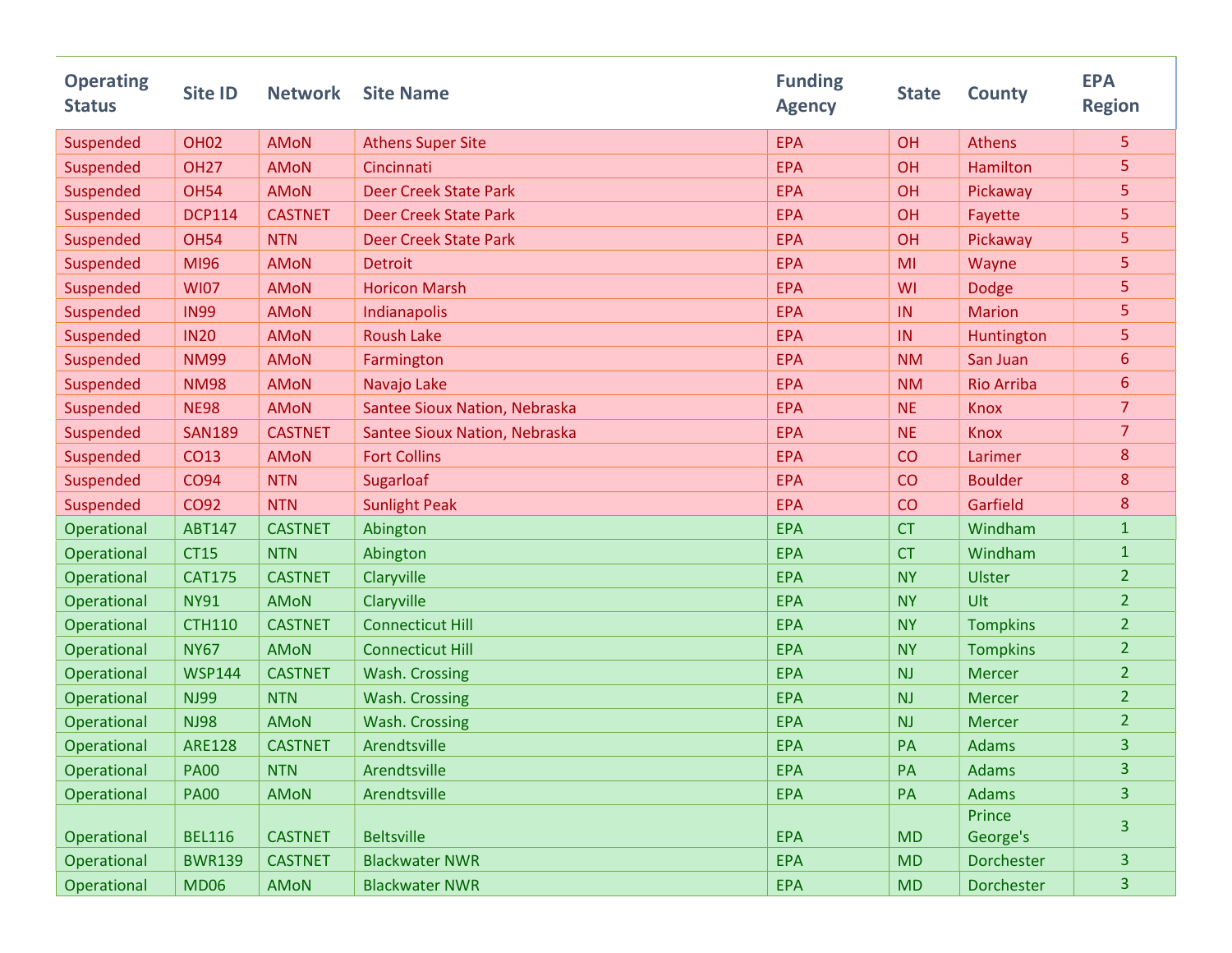| <b>Operating</b><br><b>Status</b> | <b>Site ID</b> | <b>Network</b> | <b>Site Name</b>          | <b>Funding</b><br><b>Agency</b> | <b>State</b> | <b>County</b>           | <b>EPA</b><br><b>Region</b> |
|-----------------------------------|----------------|----------------|---------------------------|---------------------------------|--------------|-------------------------|-----------------------------|
| Operational                       | <b>VPI120</b>  | <b>CASTNET</b> | <b>Blue Grass Trail</b>   | <b>EPA</b>                      | <b>VA</b>    | <b>Giles</b>            | $\overline{3}$              |
| Operational                       | <b>VA13</b>    | <b>NTN</b>     | <b>Blue Grass Trail</b>   | <b>EPA</b>                      | <b>VA</b>    | Giles                   | 3                           |
| Operational                       | <b>VA13</b>    | <b>AMON</b>    | <b>Blue Grass Trail</b>   | <b>EPA</b>                      | <b>VA</b>    | <b>Giles</b>            | 3                           |
| Operational                       | <b>KEF112</b>  | <b>CASTNET</b> | Kane Exp. Forest          | <b>EPA</b>                      | PA           | Elk                     | 3                           |
| Operational                       | <b>PA29</b>    | <b>AMON</b>    | Kane Exp. Forest          | <b>EPA</b>                      | PA           | <b>Elk</b>              | 3                           |
| Operational                       | <b>LRL117</b>  | <b>CASTNET</b> | <b>Laurel Hill</b>        | <b>EPA</b>                      | PA           | Somerset                | 3                           |
| Operational                       | <b>PA97</b>    | <b>AMON</b>    | <b>Laurel Hill</b>        | <b>EPA</b>                      | PA           | Somerset                | 3                           |
| Operational                       | <b>MKG113</b>  | <b>CASTNET</b> | M.K. Goddard              | <b>EPA</b>                      | PA           | <b>Mercer</b>           | 3                           |
| Operational                       | <b>PA56</b>    | <b>AMON</b>    | M.K. Goddard              | <b>EPA</b>                      | PA           | <b>Mercer</b>           | 3                           |
| Operational                       | <b>PAR107</b>  | <b>CASTNET</b> | Parsons                   | <b>EPA</b>                      | <b>WV</b>    | <b>Tucker</b>           | 3                           |
| Operational                       | <b>WV18</b>    | <b>AMON</b>    | Parsons                   | <b>EPA</b>                      | <b>WV</b>    | <b>Tucker</b>           | 3                           |
| Operational                       | <b>PED108</b>  | <b>CASTNET</b> | <b>Prince Edward</b>      | <b>EPA</b>                      | <b>VA</b>    | Prince<br>Edward        | 3                           |
| Operational                       | <b>VA24</b>    | <b>NTN</b>     | <b>Prince Edward</b>      | <b>EPA</b>                      | <b>VA</b>    | Prince<br><b>Edward</b> | $\overline{3}$              |
| Operational                       | <b>VA24</b>    | <b>AMON</b>    | <b>Prince Edward</b>      | <b>EPA</b>                      | <b>VA</b>    | Prince<br>Edward        | $\overline{3}$              |
| Operational                       | <b>FL00</b>    | <b>NTN</b>     | <b>Austin-Cary Forest</b> | <b>EPA</b>                      | FL.          | Forest                  | $\overline{4}$              |
| Operational                       | <b>BFT142</b>  | <b>CASTNET</b> | <b>Beaufort</b>           | <b>EPA</b>                      | <b>NC</b>    | Carteret                | $\overline{4}$              |
| Operational                       | <b>NC06</b>    | <b>NTN</b>     | <b>Beaufort</b>           | <b>EPA</b>                      | <b>NC</b>    | Carteret                | $\overline{4}$              |
| Operational                       | <b>NC06</b>    | <b>AMON</b>    | <b>Beaufort</b>           | <b>EPA</b>                      | <b>NC</b>    | Carteret                | $\overline{4}$              |
| Operational                       | <b>AR03</b>    | <b>AMON</b>    | <b>Caddo Valley</b>       | <b>EPA</b>                      | <b>AR</b>    | <b>Clark</b>            | $\overline{4}$              |
| Operational                       | <b>CAD150</b>  | <b>CASTNET</b> | <b>Caddo Valley</b>       | <b>EPA</b>                      | <b>AR</b>    | <b>Clark</b>            | $\overline{4}$              |
| Operational                       | <b>CND125</b>  | <b>CASTNET</b> | Candor                    | <b>EPA</b>                      | <b>NC</b>    | Montgomery              | $\overline{4}$              |
| Operational                       | <b>CVL151</b>  | <b>CASTNET</b> | Coffeeville               | <b>EPA</b>                      | <b>MS</b>    | Yalobusha               | 4                           |
| Operational                       | <b>MS30</b>    | <b>AMON</b>    | Coffeeville               | <b>EPA</b>                      | <b>MS</b>    | Yalobusha               | $\overline{4}$              |
| Operational                       | <b>COW137</b>  | <b>CASTNET</b> | Coweeta                   | <b>EPA</b>                      | <b>NC</b>    | Macon                   | 4                           |
| Operational                       | <b>CKT136</b>  | <b>CASTNET</b> | Crockett                  | <b>EPA</b>                      | <b>KY</b>    | Morgan                  | $\overline{a}$              |
| Operational                       | <b>KY39</b>    | AMON           | Crockett                  | <b>EPA</b>                      | <b>KY</b>    | Morgan                  | $\overline{a}$              |
| Operational                       | <b>DUK008</b>  | <b>CASTNET</b> | <b>Duke Forest</b>        | <b>EPA</b>                      | <b>NC</b>    | Orange                  | $\overline{a}$              |
| Operational                       | <b>ESP127</b>  | <b>CASTNET</b> | <b>Edgar Evins</b>        | <b>EPA</b>                      | <b>TN</b>    | <b>DeKalb</b>           | $\overline{4}$              |
| Operational                       | <b>TN07</b>    | <b>AMON</b>    | <b>Edgar Evins</b>        | <b>EPA</b>                      | <b>TN</b>    | <b>DeKalb</b>           | $\overline{4}$              |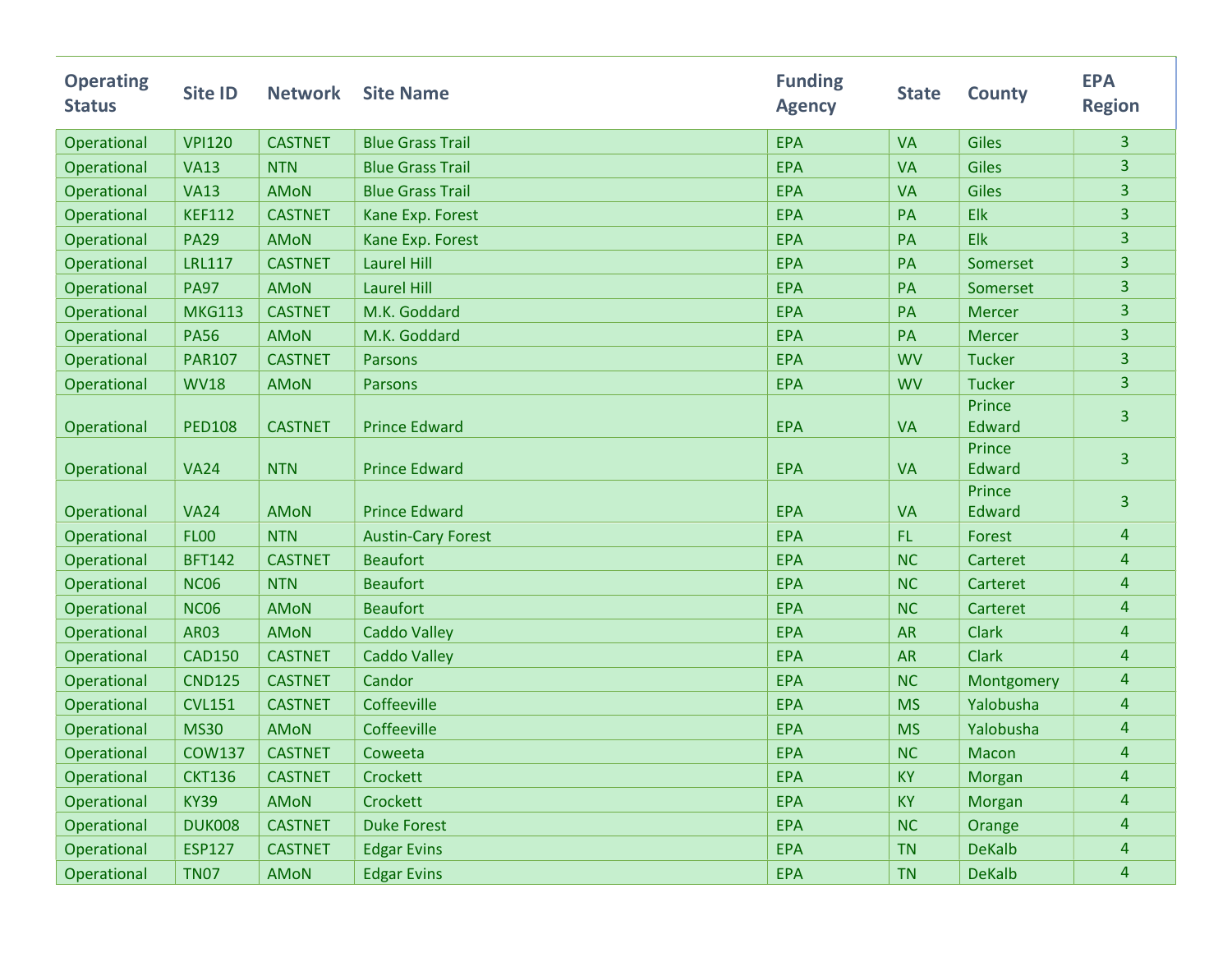| <b>Operating</b><br><b>Status</b> | Site ID       | <b>Network</b> | <b>Site Name</b>              | <b>Funding</b><br><b>Agency</b> | <b>State</b> | <b>County</b>       | <b>EPA</b><br><b>Region</b> |
|-----------------------------------|---------------|----------------|-------------------------------|---------------------------------|--------------|---------------------|-----------------------------|
| Operational                       | GAS153        | <b>CASTNET</b> | <b>Georgia Station</b>        | EPA                             | <b>GA</b>    | Pike                | $\overline{4}$              |
| Operational                       | <b>GA41</b>   | <b>AMON</b>    | <b>Georgia Station</b>        | <b>EPA</b>                      | <b>GA</b>    | Pike                | 4                           |
| Operational                       | <b>IRL141</b> | <b>CASTNET</b> | <b>Indian River Lagoon</b>    | <b>EPA</b>                      | <b>FL</b>    | <b>Indian River</b> | $\overline{4}$              |
| Operational                       | <b>MCK131</b> | <b>CASTNET</b> | Mackville                     | <b>EPA</b>                      | <b>KY</b>    | Washington          | $\overline{4}$              |
| Operational                       | <b>KY03</b>   | <b>AMoN</b>    | Mackville                     | <b>EPA</b>                      | <b>KY</b>    | Washington          | $\overline{4}$              |
| Operational                       | <b>MCK231</b> | <b>CASTNET</b> | <b>Mackville Collocated</b>   | <b>EPA</b>                      | <b>KY</b>    | Washington          | $\overline{4}$              |
| Operational                       | <b>AL99</b>   | <b>AMON</b>    | Sand Mountain Ag Exp. Station | EPA                             | <b>AL</b>    | <b>DeKalb</b>       | $\overline{4}$              |
| Operational                       | <b>SND152</b> | <b>CASTNET</b> | Sand Mountain Ag Exp. Station | <b>EPA</b>                      | <b>AL</b>    | <b>DeKalb</b>       | $\overline{4}$              |
| Operational                       | <b>AL99</b>   | <b>NTN</b>     | Sand Mountain Ag Exp. Station | <b>EPA</b>                      | <b>AL</b>    | <b>DeKalb</b>       | $\overline{4}$              |
| Operational                       | <b>SPD111</b> | <b>CASTNET</b> | Speedwell                     | <b>EPA</b>                      | <b>TN</b>    | Claiborne           | $\overline{4}$              |
| Operational                       | <b>TN04</b>   | <b>NTN</b>     | Speedwell                     | <b>EPA</b>                      | <b>TN</b>    | Claiborne           | $\overline{4}$              |
| Operational                       | <b>TN04</b>   | <b>AMON</b>    | Speedwell                     | <b>EPA</b>                      | <b>TN</b>    | Claiborne           | 4                           |
| Operational                       | <b>SUM156</b> | <b>CASTNET</b> | Sumatra                       | <b>EPA</b>                      | <b>FL</b>    | Liberty             | $\overline{4}$              |
| Operational                       | <b>FL23</b>   | <b>NTN</b>     | Sumatra                       | EPA                             | FL.          | Liberty             | $\overline{4}$              |
| Operational                       | <b>MN18</b>   | <b>AMoN</b>    | Fernberg                      | <b>EPA</b>                      | <b>MN</b>    | Lake                | 5                           |
| Operational                       | <b>BVL130</b> | <b>CASTNET</b> | <b>Bondville</b>              | <b>EPA</b>                      | IL           | Champaign           | 5                           |
| Operational                       | <b>IL11</b>   | <b>NTN</b>     | <b>Bondville</b>              | <b>EPA</b>                      | IL           | Champaign           | 5                           |
| Operational                       | <b>IL11</b>   | <b>AMON</b>    | <b>Bondville</b>              | <b>EPA</b>                      | IL           | Champaign           | 5                           |
| Operational                       | <b>MI95</b>   | <b>AMON</b>    | Hoxeyville                    | <b>EPA</b>                      | MI           | Wexford             | 5                           |
| Operational                       | <b>HOX148</b> | <b>CASTNET</b> | Hoxeyville                    | <b>EPA</b>                      | MI           | Wexford             | 5                           |
| Operational                       | <b>MN18</b>   | <b>NTN</b>     | Fernberg                      | <b>EPA</b>                      | <b>MN</b>    | Lake                | 5                           |
| Operational                       | <b>OXF122</b> | <b>CASTNET</b> | Oxford                        | <b>EPA</b>                      | OH           | <b>Butler</b>       | 5                           |
| Operational                       | <b>IL46</b>   | <b>AMON</b>    | Alhambra                      | <b>EPA</b>                      | IL           | Madison             | 5                           |
| Operational                       | <b>ALH157</b> | <b>CASTNET</b> | Alhambra                      | <b>EPA</b>                      | IL           | <b>Madison</b>      | 5                           |
| Operational                       | <b>IL46</b>   | <b>NTN</b>     | Alhambra                      | <b>EPA</b>                      | IL           | Madison             | 5                           |
| Operational                       | <b>OH09</b>   | <b>AMoN</b>    | Oxford                        | <b>EPA</b>                      | OH           | <b>Butler</b>       | 5                           |
| Operational                       | <b>PRK134</b> | <b>CASTNET</b> | Perkinstown                   | <b>EPA</b>                      | WI           | <b>Taylor</b>       | 5                           |
| Operational                       | <b>WI35</b>   | <b>NTN</b>     | Perkinstown                   | <b>EPA</b>                      | WI           | <b>Taylor</b>       | 5                           |
| Operational                       | <b>WI35</b>   | <b>AMON</b>    | Perkinstown                   | <b>EPA</b>                      | WI           | <b>Taylor</b>       | 5                           |
| Operational                       | <b>QAK172</b> | <b>CASTNET</b> | <b>Quaker City</b>            | <b>EPA</b>                      | OH           | <b>Noble</b>        | 5                           |
| Operational                       | <b>OH99</b>   | <b>AMON</b>    | <b>Quaker City</b>            | EPA                             | OH           | <b>Noble</b>        | 5                           |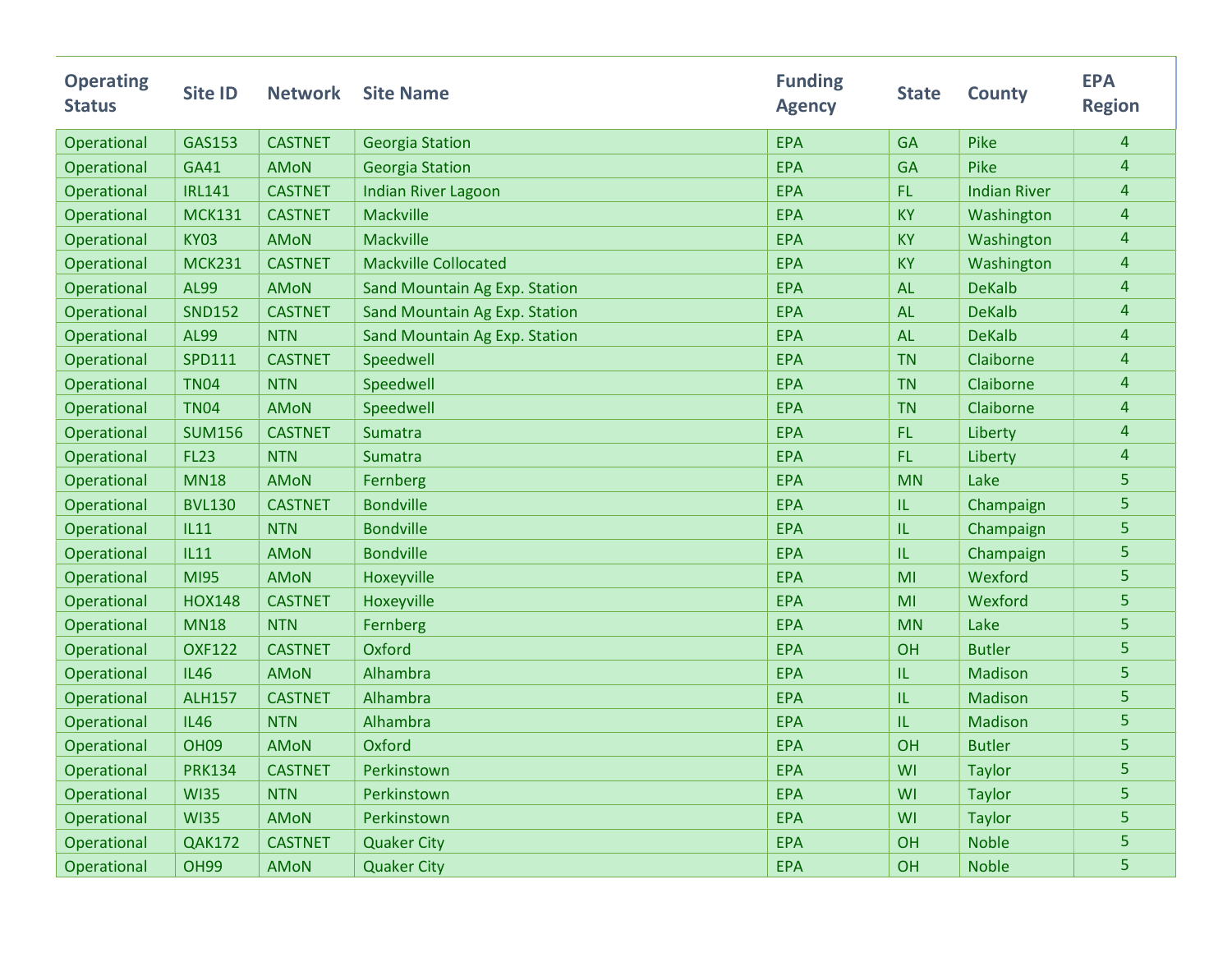| <b>Operating</b><br><b>Status</b> | Site ID       | <b>Network</b> | <b>Site Name</b>                                                          | <b>Funding</b><br><b>Agency</b> | <b>State</b> | <b>County</b>     | <b>EPA</b><br><b>Region</b> |
|-----------------------------------|---------------|----------------|---------------------------------------------------------------------------|---------------------------------|--------------|-------------------|-----------------------------|
| Operational                       | <b>RED004</b> | <b>CASTNET</b> | Red Lake Band of Chippewa Indians, Minnesota                              | <b>EPA</b>                      | <b>MN</b>    | <b>Beltrami</b>   | 5                           |
| Operational                       | <b>MN02</b>   | <b>AMON</b>    | Red Lake Band of Chippewa Indians, Minnesota                              | <b>EPA</b>                      | <b>MN</b>    | <b>Beltrami</b>   | 5                           |
| Operational                       | <b>SAL133</b> | <b>CASTNET</b> | Salamonie Reservoir                                                       | <b>EPA</b>                      | IN           | Wabash            | 5                           |
| Operational                       | <b>STK138</b> | <b>CASTNET</b> | Stockton                                                                  | <b>EPA</b>                      | IL           | <b>Jo Daviess</b> | 5                           |
| Operational                       | <b>IL37</b>   | <b>AMON</b>    | Stockton                                                                  | <b>EPA</b>                      | IL           | <b>Jo Daviess</b> | 5                           |
| Operational                       | <b>UVL124</b> | <b>CASTNET</b> | Unionville                                                                | <b>EPA</b>                      | MI           | <b>Tuscola</b>    | 5                           |
| Operational                       | MI51          | <b>NTN</b>     | Unionville                                                                | <b>EPA</b>                      | MI           | <b>Tuscola</b>    | 5                           |
| Operational                       | MI51          | <b>AMON</b>    | Unionville                                                                | <b>EPA</b>                      | MI           | <b>Tuscola</b>    | 5                           |
| Operational                       | <b>VIN140</b> | <b>CASTNET</b> | <b>Vincennes</b>                                                          | <b>EPA</b>                      | IN           | <b>Knox</b>       | 5                           |
| Operational                       | <b>IN22</b>   | <b>AMON</b>    | <b>Vincennes</b>                                                          | <b>EPA</b>                      | IN           | <b>Knox</b>       | 5                           |
| Operational                       | <b>ALC188</b> | <b>CASTNET</b> | Alabama-Coushatta Tribe of Texas                                          | <b>EPA</b>                      | <b>TX</b>    | Polk              | 6                           |
| Operational                       | <b>TX41</b>   | <b>AMON</b>    | Alabama-Coushatta Tribe of Texas                                          | <b>EPA</b>                      | <b>TX</b>    | Polk              | 6                           |
| Operational                       | <b>CHE185</b> | <b>CASTNET</b> | <b>Cherokee Nation</b>                                                    | <b>EPA</b>                      | OK           | <b>Adair</b>      | 6                           |
| Operational                       | <b>OK99</b>   | <b>AMON</b>    | <b>Cherokee Nation</b>                                                    | <b>EPA</b>                      | OK           | <b>Adair</b>      | 6                           |
| Operational                       | <b>PAL190</b> | <b>CASTNET</b> | Palo Duro                                                                 | <b>EPA</b>                      | <b>TX</b>    | Randall           | 6                           |
| Operational                       | <b>TX43</b>   | <b>AMON</b>    | Palo Duro                                                                 | <b>EPA</b>                      | <b>TX</b>    | Randall           | 6                           |
| Operational                       | <b>KIC003</b> | <b>CASTNET</b> | Kickapoo Tribe of Indians of the Kickapoo Reservation in<br><b>Kansas</b> | <b>EPA</b>                      | <b>KS</b>    | <b>Brown</b>      | 7                           |
| Operational                       | <b>KS97</b>   | <b>AMON</b>    | Kickapoo Tribe of Indians of the Kickapoo Reservation in<br><b>Kansas</b> | <b>EPA</b>                      | <b>KS</b>    | <b>Brown</b>      | $\overline{7}$              |
| Operational                       | <b>KNZ184</b> | <b>CASTNET</b> | <b>Konza Prairie</b>                                                      | <b>EPA</b>                      | <b>KS</b>    | <b>Riley</b>      | $\overline{7}$              |
| Operational                       | <b>KS31</b>   | <b>AMON</b>    | <b>Konza Prairie</b>                                                      | <b>EPA</b>                      | <b>KS</b>    | <b>Riley</b>      | $\overline{7}$              |
| Operational                       | <b>CNT169</b> | <b>CASTNET</b> | Centennial                                                                | <b>EPA</b>                      | <b>WY</b>    | Albany            | 8                           |
| Operational                       | <b>WY95</b>   | <b>AMON</b>    | Centennial                                                                | <b>EPA</b>                      | <b>WY</b>    | Albany            | 8                           |
| Operational                       | <b>CO08</b>   | <b>NTN</b>     | <b>Four Mile Peak</b>                                                     | <b>EPA</b>                      | CO           | Garfield          | 8                           |
| Operational                       | <b>GTH161</b> | <b>CASTNET</b> | Gothic                                                                    | <b>EPA</b>                      | CO           | Gunnison          | 8                           |
| Operational                       | <b>CO10</b>   | <b>NTN</b>     | Gothic                                                                    | <b>EPA</b>                      | CO           | Gunnison          | 8                           |
| Operational                       | <b>PND165</b> | <b>CASTNET</b> | Pinedale                                                                  | <b>EPA</b>                      | <b>WY</b>    | Sublette          | 8                           |
| Operational                       | <b>WY06</b>   | <b>AMON</b>    | Pinedale                                                                  | <b>EPA</b>                      | <b>WY</b>    | Sublette          | 8                           |
| Operational                       | <b>ROM206</b> | <b>CASTNET</b> | Rocky Mtn NP Collocated                                                   | <b>EPA</b>                      | CO           | Larimer           | 8                           |
| Operational                       | AZ98          | <b>NTN</b>     | Chiricahua                                                                | <b>EPA</b>                      | <b>AZ</b>    | Cochise           | $\boldsymbol{9}$            |
| Operational                       | <b>UMA009</b> | <b>CASTNET</b> | Confederated Tribes of the Umatilla Indian Reservation                    | <b>EPA</b>                      | <b>WA</b>    | Columbia          | 10                          |